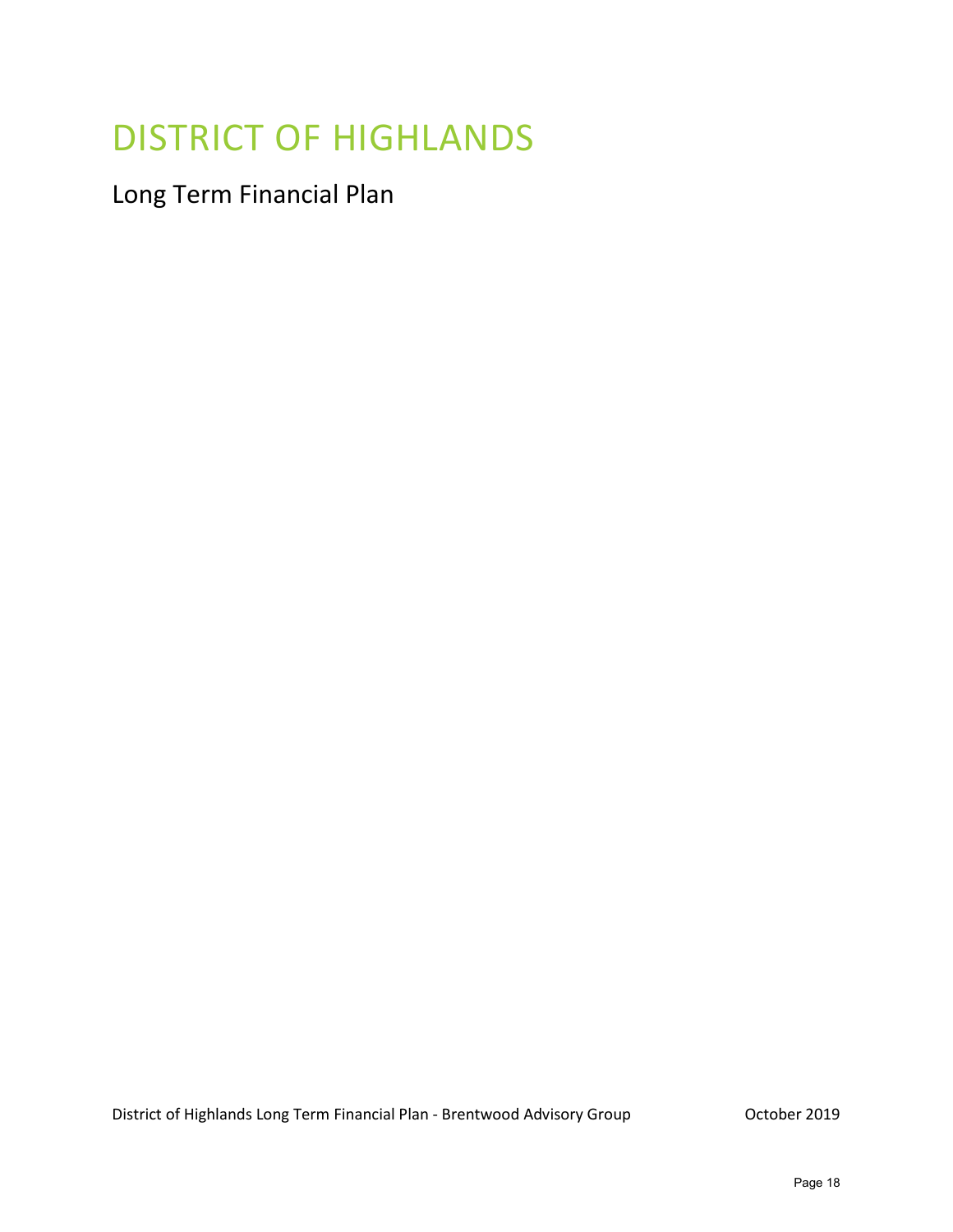## CONTENTS

| 5.1. |  |
|------|--|
| 5.2. |  |
| 5.3. |  |
| 5.4. |  |
|      |  |
|      |  |
|      |  |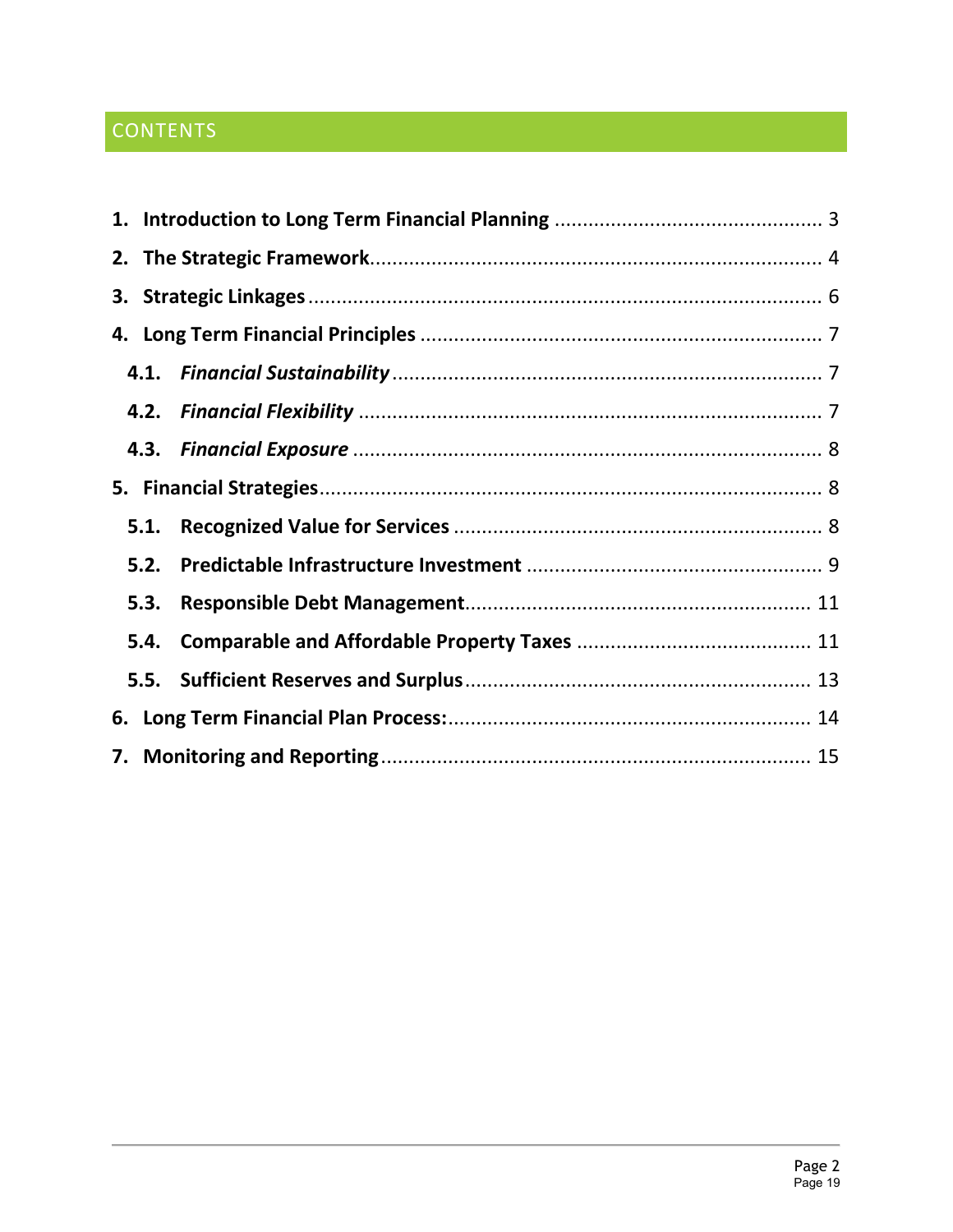#### <span id="page-2-0"></span>**1. INTRODUCTION TO LONG TERM FINANCIAL PLANNING**

Financial sustainability is about being mindful of the financial well-being of future generations.

*A Long-Term Financial Plan is an essential tool for financial decision making. It provides information to guide decisions about the mix and timing and outlays on operating activities, renewal and replacement of existing assets, future additional assets and the associated funding implications. It can be used to assess the expected future impact of financial decisions and to manage risks. \*Working for Local Government, Australia*

The District is taking important steps toward managing the long-term sustainability of the community's assets and services. Financial stability is fundamental to the health of the community – only with stable revenues and careful planning of expenditures, will the District be able to consistently provide the important services its residents need and enjoy.

> *Council has made the introduction of a Long-Term Financial Plan a strategic priority for 2019, supported by a grant from the Federation of Canadian Municipalities.*

For some households, financial sustainability is thought of as being able to maintain a current day to day lifestyle. Being able to afford rent, food, entertainment, clothing, travel and medical etc. For those who own homes or businesses, the thinking can be more long term, and the planning more for when mortgages are paid off or businesses sold to finance retirements.

Local governments need to think long term as well, as investments in infrastructure are significant and longer term in nature. While individuals come and go, local governments continue in perpetuity to acquire and manage a stock of financial and physical assets critical for the provision of services to current and future generations.

Municipal Councils provide a legal means by which the community acts as a collective body to own, operate and finance services, infrastructure and assets.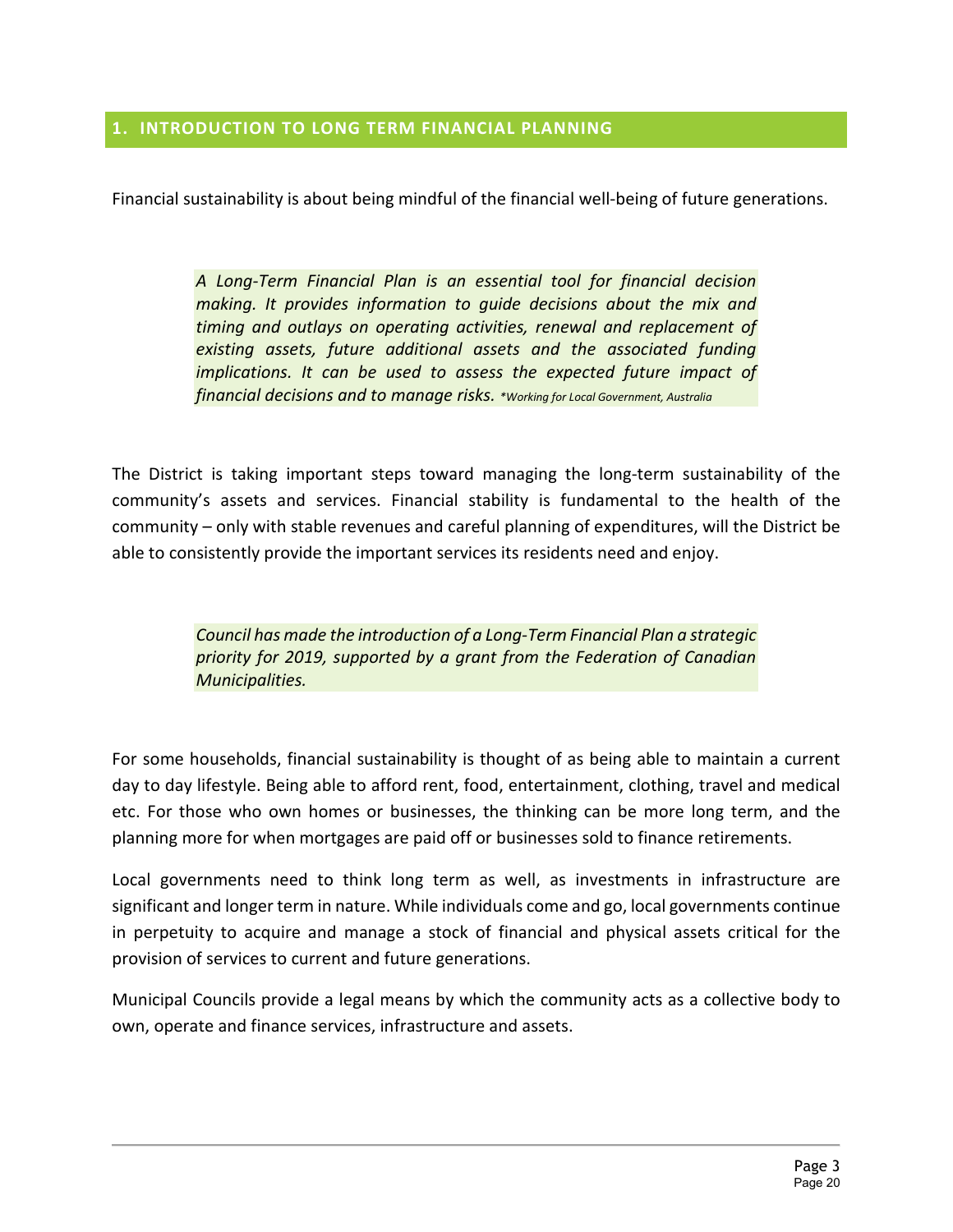Long-term financial planning is the process of aligning financial capacity with the community vision and long-term service objectives. This is achieved through development of a set of financial principles and an effective linkage to the community vision (Official Community Plan), Sustainable Highlands Plan and Asset Management Plan.

*Developing a long-term financial plan takes the following into account:*

- *A Long-Term Financial Plan needs to be underpinned by a clear and documented financial strategy, based around financial indicator targets.*
- *The Financial Strategy must consider each individual local government's unique circumstances and operating environment.*
- *A Long-Term Financial Plan must be based on realistic assumptions.*

Although the District is in reasonable financial shape, revenue opportunities, expense pressures, and service demands are always changing. The scope and level of service demanded by citizens from their local government is significant as residents and businesses are challenged in a changing, competitive world.

A framework of long-term financial planning provides a consistent lens to evaluate the long-term financial impact of future changes to community services and service levels using three pillars (Sustainability, Flexibility and Exposure) and five key objectives (Recognized Value for Service, Predictable Infrastructure Investment, Comparable and Affordable Property Taxes, Responsible Debt Management and Sufficient Reserves).

Effective Long-Term Financial Planning should also be expected to evolve over time and be updated regularly. The District's Long-Term Financial Plan will be updated each year as part of the annual budget process, to bring a long-term lens to financial planning.

## <span id="page-3-0"></span>**2. THE STRATEGIC FRAMEWORK**

To be financially sustainable, local governments need to be strategic thinkers and planners, with municipal councils providing direction in the form of approved long-term strategic plans. To ensure all strategies are aligned and consistent with financial sustainability, a framework is needed. Implementing a framework helps manage enterprise risk and meet the challenges of infrastructure investment and maintaining effective service levels.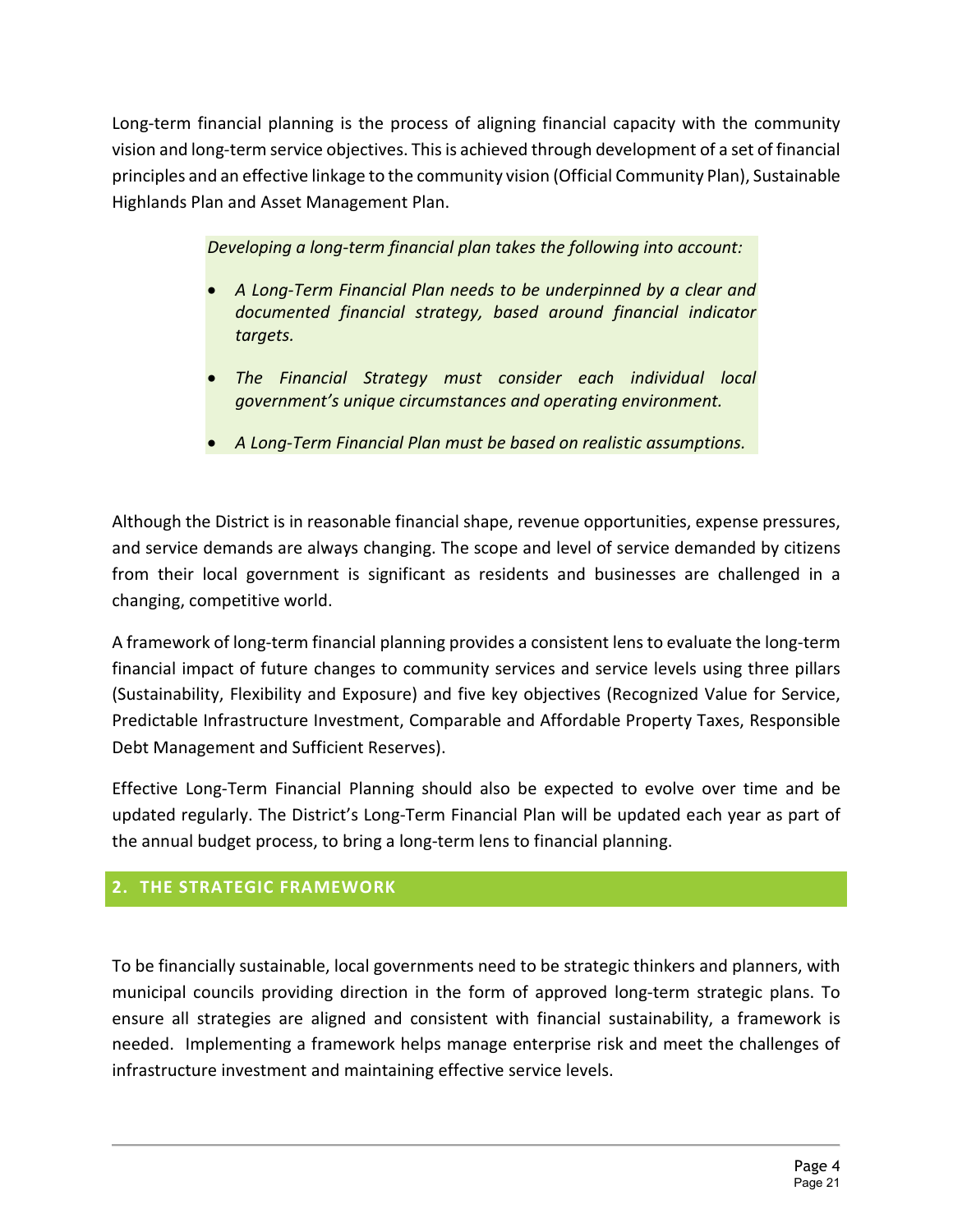This framework together with policies, bylaws and financial tools will guide the District's ability to make decisions by providing the long-term financial impact of these decisions, emerging risks and trends and understanding how and when decisions or events may change the District's financial condition.

The District's framework builds on the vision outlined in the Official Community Plan and is comprised of five areas: a strategic linkage, three principles, five strategies, process and reporting:

## **A STRATEGIC LINK TO COMMUNITY VISION & PRIORITIES (OUR VISION)**

Alignment with Official Community Plan, Sustainable Highlands Plan, Asset Management Strategy

## **FOUNDATIONAL FINANCIAL PRINCIPLES (WHAT WE LIVE BY)**

Sustainability, Flexibility, and Exposure

## **FINANCIAL STRATEGIES (HOW WE GET THERE)**

Recognized Value for Service (Organizational Capacity, Fees and Charges) Predictable Infrastructure Investment (Asset Management Plan) Responsible Debt Management (Debt Service Policy) Comparable and Affordable Property Taxes (Property Taxation Policy) Sufficient Reserves and Surplus (Reserves and Surplus Policy)

## **FINANCIAL PLANNING PROCESS (HOW WE PLAN AHEAD)**

Strategic Plan, Five-Year Financial Plan and Long-Term Financial Plan.

## **FINANCIAL PERFORMANCE (HOW WE MEASURE AND REPORT)**

Indicators and Targets Annual Reporting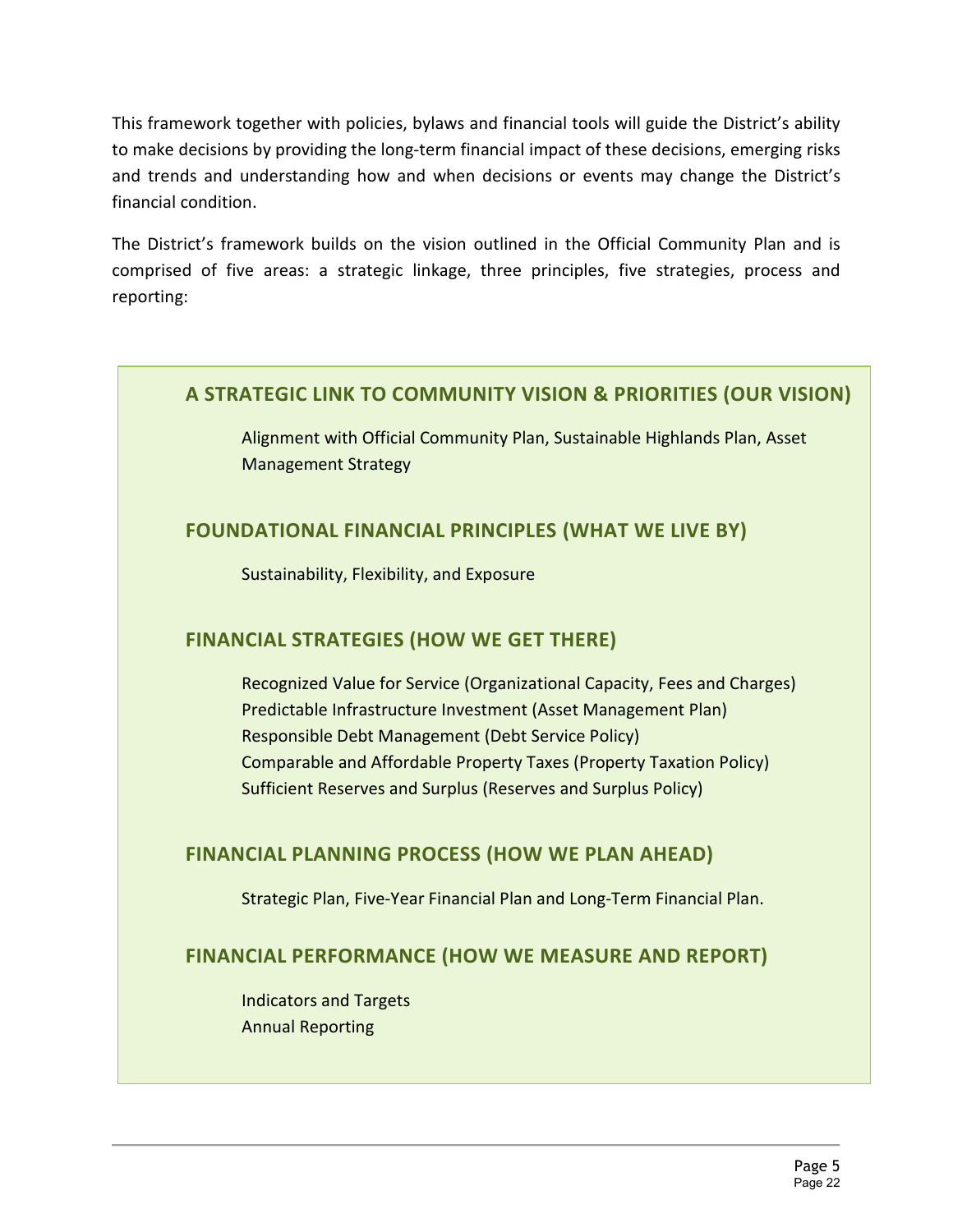## <span id="page-5-0"></span>**3. STRATEGIC LINKAGES**

The municipality has outlined a long term vision for the community through the Official Community Plan and this is actioned through Strategic Plans from time to time.

**Sustainable Highlands** 

**District of Highlands** r 25, 2011



 *'Official Community Plan'*

ENGAGE

**SERVICE**<br>DELIVERY

Illipida Rich



 *'Asset Management Strategy'*

**PLAN** 

When a local government embraces strategic planning, it gives the community confidence that decisions are well thought out and sustainable over the long term. These plans should provide the community a clear understanding of the direction Council is moving in, and enough information to form and voice an opinion.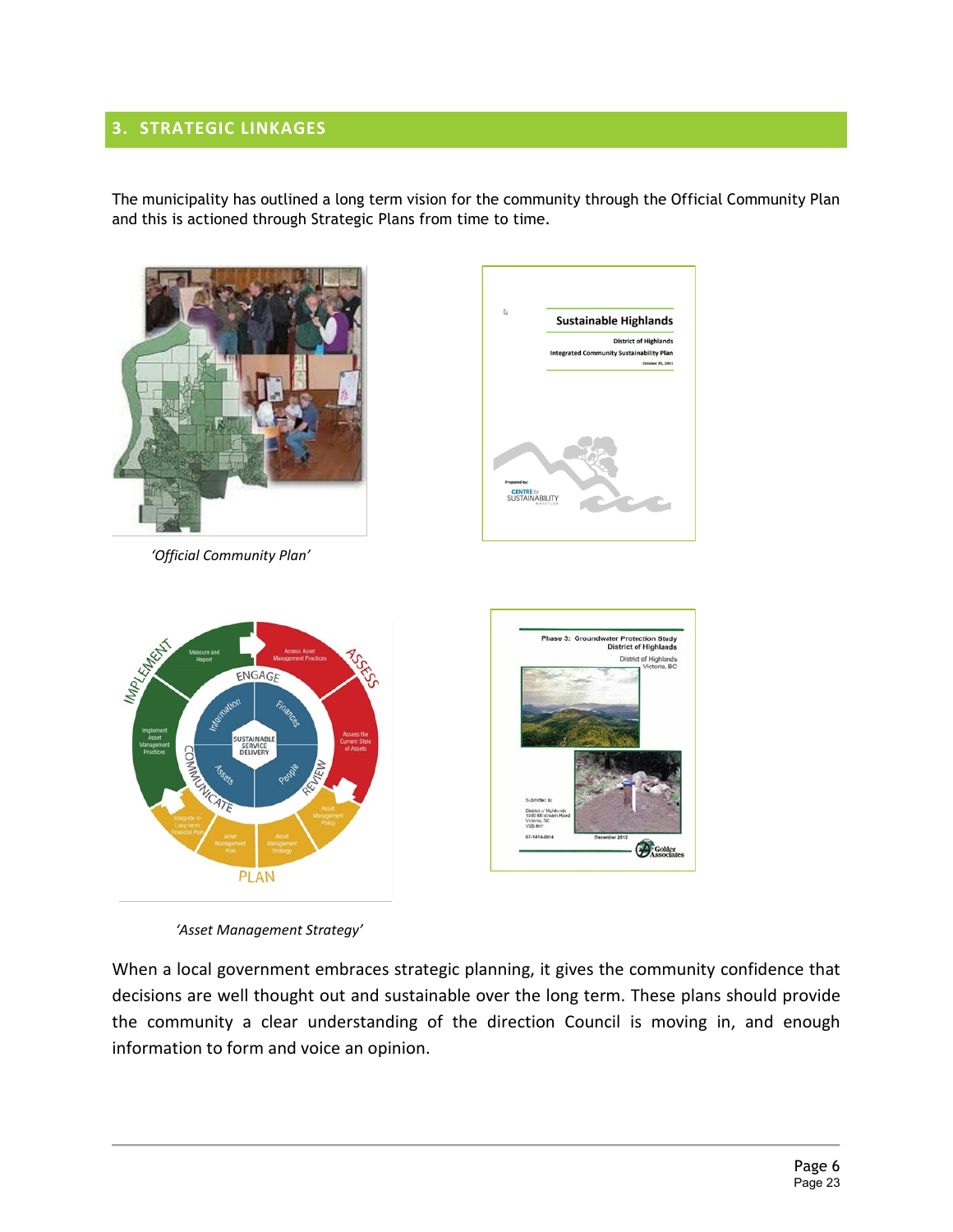#### <span id="page-6-0"></span>**4. LONG TERM FINANCIAL PRINCIPLES**

The following principles are based on leading practices in Canada and Australia and supported by the Government Finance Officers Association. They provide an effective overview of financial sustainability in context with other comparable local governments:

#### <span id="page-6-1"></span>**4.1.***FINANCIAL SUSTAINABILITY*

## **The District's ability to provide and maintain planned service levels and infrastructure assets without unplanned increases in rates or disruptive cuts to services**:

- Respect the taxpayer Achieve reasonable and responsible tax rates to ensure that Council's highest priority services are maintained. The District will strive to deliver its desired services without placing undue financial pressures on taxpayers.
- Ensure the Capital Plan is sustainable Reserves are funded to levels to enable the Capital Plan. Capital expenditures should be continually reviewed in the context of affordability, and the operating impact of capital should be sustainable and affordable.
- Manage assets Replace or maintain assets over their lifecycle in a timely manner to enable service delivery.
- Deliver value for money Regularly assess capacity, service levels and fees.

**Indicators: Tax Rate Increase, Infrastructure Funded, Asset Condition, Tax Affordability**

#### <span id="page-6-2"></span>**4.2.***FINANCIAL FLEXIBILITY*

## **The District's ability to change either debt levels or taxes to meet financial obligations and ensure intergenerational equity:**

- Mitigate significant fluctuations in property taxes Implement ways to smooth and maintain taxes to provide financially stable and predictable environments for residents and businesses.
- Borrow when appropriate for capital infrastructure Maintain an affordable level of debt required to achieve desired service levels while minimizing the impact of borrowing to the taxpayer and ensuring intergenerational equity.

#### **Indicators: Debt Capacity, Reserves Adequacy, Liquidity**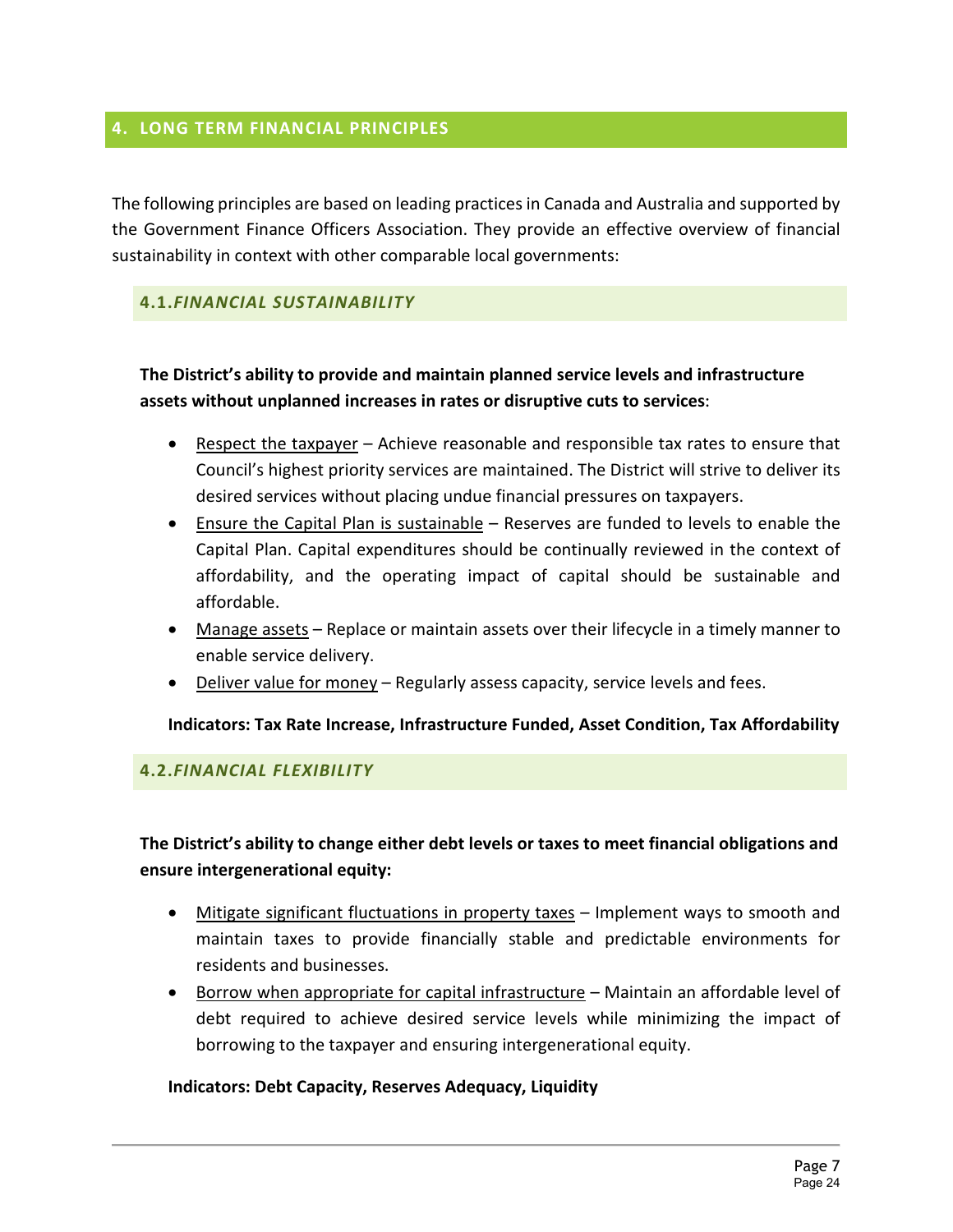<span id="page-7-0"></span>**The degree to which the District is dependent on external funding sources that it cannot control; it is the level of risk that could impact the ability to meet existing financial obligations and commitments:** 

- Users pay where appropriate Ensure that the users of services pay for the services, and balance growth-related investments with revenue to achieve intergenerational equity where possible. Diversify as much as possible.
- Minimize reliance on operating grants Ensure that the District does not overly rely on grant funding for ongoing operating services.
- Balanced Taxation Ensure that the District is not overly reliant on business and industrial taxation to support operations – to minimize impact of economic cycles.

#### **Indicators: Reliance on Operating Grants, Reliance on Capital Grants, Business Taxes**

## <span id="page-7-1"></span>**5. FINANCIAL STRATEGIES**

#### <span id="page-7-2"></span>**5.1.RECOGNIZED VALUE FOR SERVICES**

The District provides a wide range of community services. It is important to provide the means to effectively deliver these services today, and into the future. Careful planning and prioritizing the use of resources will ensure these service commitments are sustainable now and into the future. There are two components of this:

#### **5.1.1. Organizational Capacity and Service Assessment – Review and Plan Annually**

A simplified and regular organizational capacity assessment process will help guide the management of service expectations, workforce planning, performance and cost. It assists in ensuring that:

- Operational activities are demonstrably efficient and effective;
- Staffing levels are appropriate for the current and future level of service;
- Organizational structure provides efficient and effective service delivery;
- Employee culture contributes to the overall organization success; and
- Service levels are quantified, and Council can define desired service levels in the budget process.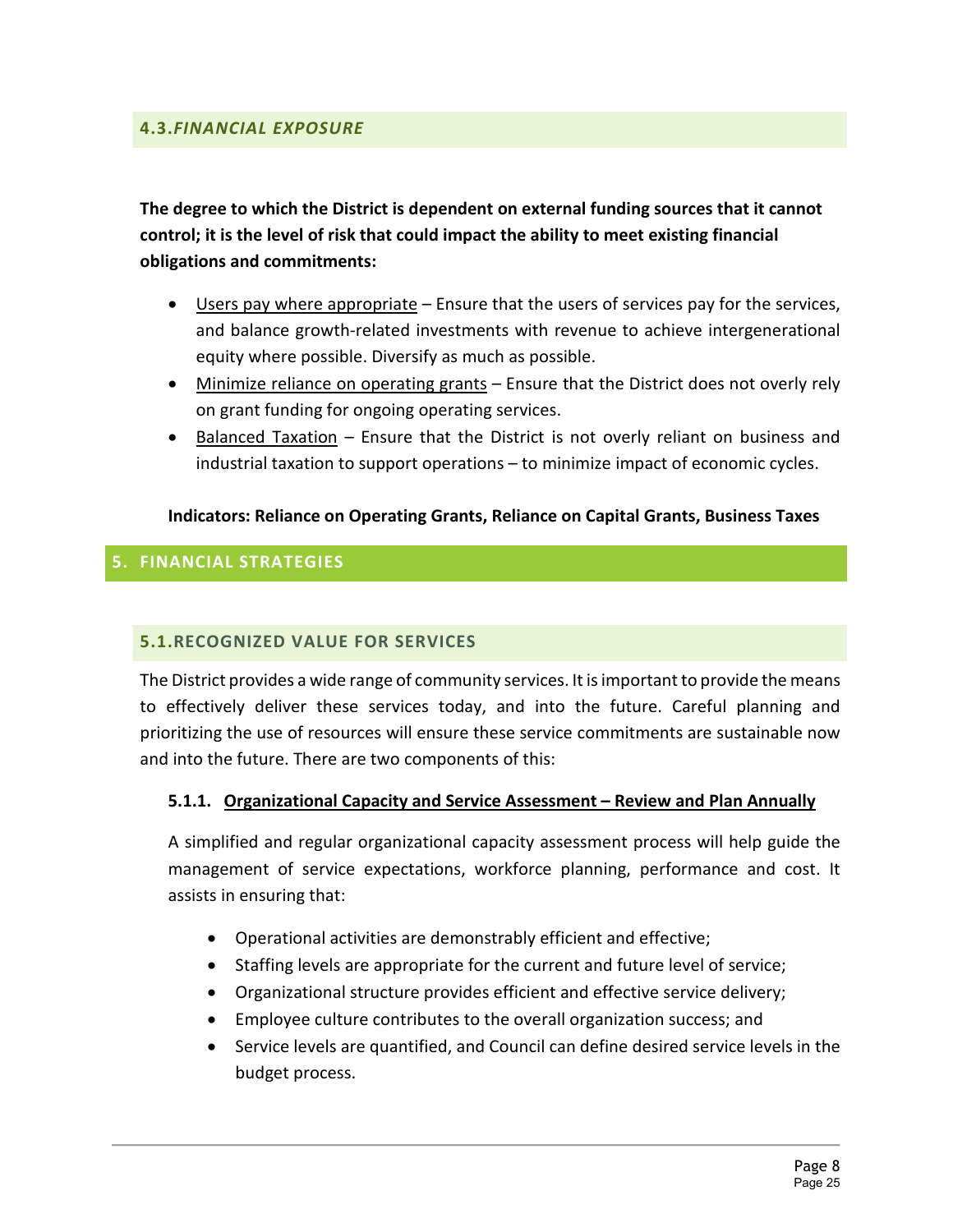## **5.1.2. User Fees and Charges** - **Review User Fees and Charges Annually**

Municipalities generally rely on two major sources of revenue: property taxes and user fees. User fees are levied for services that are direct to a user or household (programs, utilities) and property taxes are levied to finance services that are provided broadly to the whole community (roads, parks and recreation, police, fire, storm drainage).

In setting taxes and user fees a balance is struck between reasonable access to services for all residents and ensuring users of the programs and services pay a reasonable share of the costs.

In order to be financially sustainable, revenues are diversified to reduce reliance on any one source of revenue as much as possible. The District diversifies its revenue base as much as possible between property tax, development levies, program fees, permits & licences, investment income, fines and penalties.

## <span id="page-8-0"></span>**5.2.PREDICTABLE INFRASTRUCTURE INVESTMENT**

Like all local governments, the District's infrastructure is aging, and funds are needed to ensure proper maintenance and renewal. The District has an obligation to protect its investment and strike a balance between new facilities and the proper maintenance of existing infrastructure. Effective asset management sets out a strategic approach for the replacement, addition and improvement of assets over the long term.

#### **5.2.1. Asset Management – Update and Publish Regularly, Increase Funding**

The District owns and operates \$193 million in core infrastructure which services the needs of residents, businesses and visitors to the area. The District's established Sustainable Infrastructure Plan sets out a strategic approach for the replacement, addition and improvement of assets over the long term. This approach:

• Maintains assets in an appropriate state of repair. Maintaining core infrastructure and amenities in an appropriate state of repair is critical to the long-term financial health and resilience of the community and helps ensure asset management obligations are not deferred and infrastructure deficits do not accumulate to unacceptable levels. An Infrastructure Report Card (Health Score) enables the annual assessment and reporting of infrastructure condition.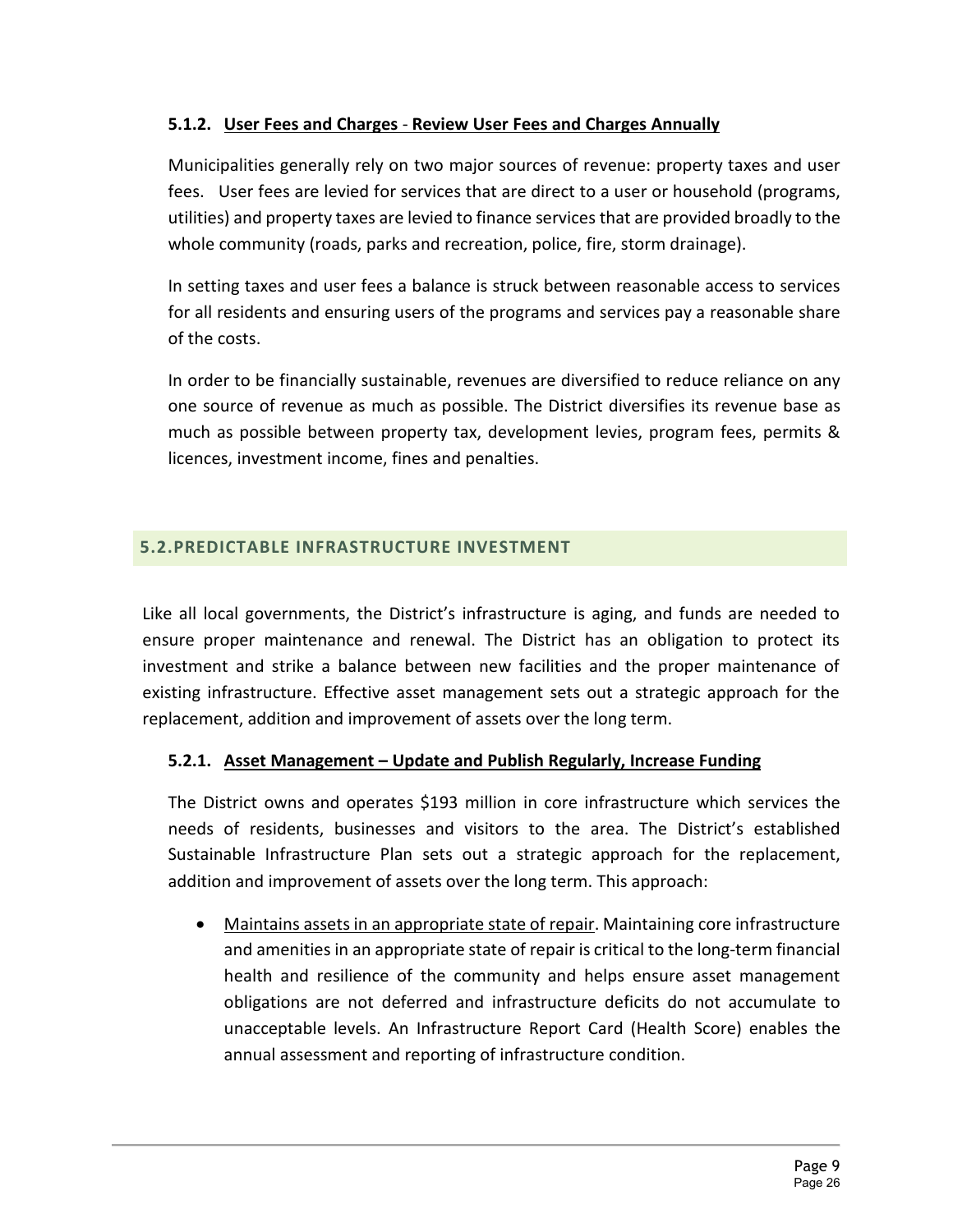- Optimizes New Capital Investments. Before adding new facilities, the municipality will consider repurposing and right-sizing existing facilities and continue to advance the principles of colocation and functional integration of services to enhance operational efficiency and customer service. All new facilities will be designed with flexibility and adaptability in mind.
- Allocates Funding. Consistent with leading practice, the District has allocated revenues specifically for asset investment to a separate Asset Levy on the property tax notice. Using these specifically earmarked Asset Levy funds as well as other revenue sources. The proactive investment in not only routine maintenance, but also the complete replacement of aging infrastructure, will help ensure that quality services continue to be provided well into the future.

A report card is used to measure progress:

|                               |        | illii asti uctui e-kepolit cai u                                                                 |  |  |  |
|-------------------------------|--------|--------------------------------------------------------------------------------------------------|--|--|--|
| <b>Asset Group</b>            | Rating | <b>Comments</b>                                                                                  |  |  |  |
| Land                          | В      | Reasonable condition. No additional<br>funding needed.                                           |  |  |  |
| <b>Groundwater Aquifer</b>    | В      | Natural condition based on Golder and<br>Associates Assessment. No additional<br>funding needed. |  |  |  |
| <b>Roads</b>                  | C      | Reasonable condition. Road profile<br>assessment and PMP Completed. Funding<br>needed.           |  |  |  |
| <b>Bridges</b>                | R      | Good condition based on Herold<br>Engineering Assessment. Modest funding<br>needed.              |  |  |  |
| <b>Facilities</b>             | R      | Reasonable condition. Modest funding<br>needed.                                                  |  |  |  |
| <b>Park Improvements</b>      | В      | Reasonable and natural condition. Modest<br>increase in funding will maintain rating             |  |  |  |
| <b>Vehicles and Equipment</b> | В      | Reasonable condition. Modest increase in<br>funding will maintain rating.                        |  |  |  |
|                               |        | <b>Good Rating.</b>                                                                              |  |  |  |
| <b>Overall</b>                | R      | <b>Funding needed.</b>                                                                           |  |  |  |

## **District of Highlands Infrastructure Report Card**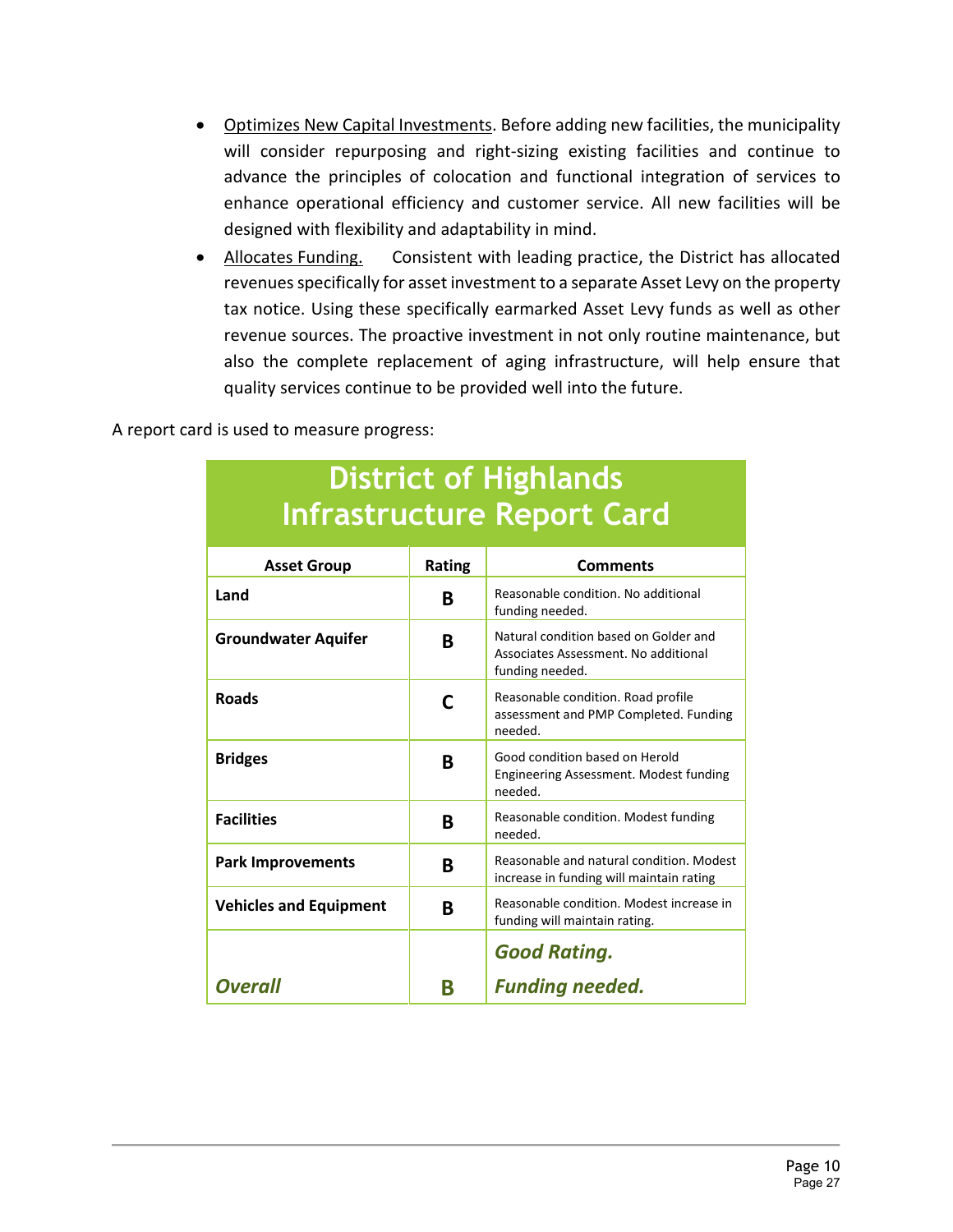#### <span id="page-10-0"></span>**5.3.RESPONSIBLE DEBT MANAGEMENT**

Like other municipalities, the District uses modest debt in its mix of payment methods to fund capital investments. This allows payments to be made over a longer time frame to align with the useful life of the underlying capital assets and ensures that more residents and businesses benefit from them.

The impact of debt-servicing costs on the taxpayer will be minimized by managing existing and future debt levels and:

#### **5.3.1. Consider debt financing only for:**

- Increased or new capital projects providing services to residents
- Projects tied to third party matching funds
- Projects that have a useful life greater than ten years

#### **5.3.2. Consider actions to use debt efficiently:**

- As debt charges decline through the retirement of debt, the District will apply savings towards full life cycle costing of the District's infrastructure
- The term of debt will be structured for the shortest period to reduce overall financing costs while considering current and future taxpayer benefit.
- The current and forecasted interest rate environment.

The District takes a careful and strategic approach to its use of debt, ensuring a balanced operating budget and keeping property tax and fees at an affordable level.

#### <span id="page-10-1"></span>**5.4.COMPARABLE AND AFFORDABLE PROPERTY TAXES**

The District responds to the demand for programs, services and infrastructure maintenance in an affordable manner. As a result, a balance is struck between the conflicting goals of minimizing tax increases, maintaining existing programs, services and infrastructure and providing new services in a climate of increasing costs.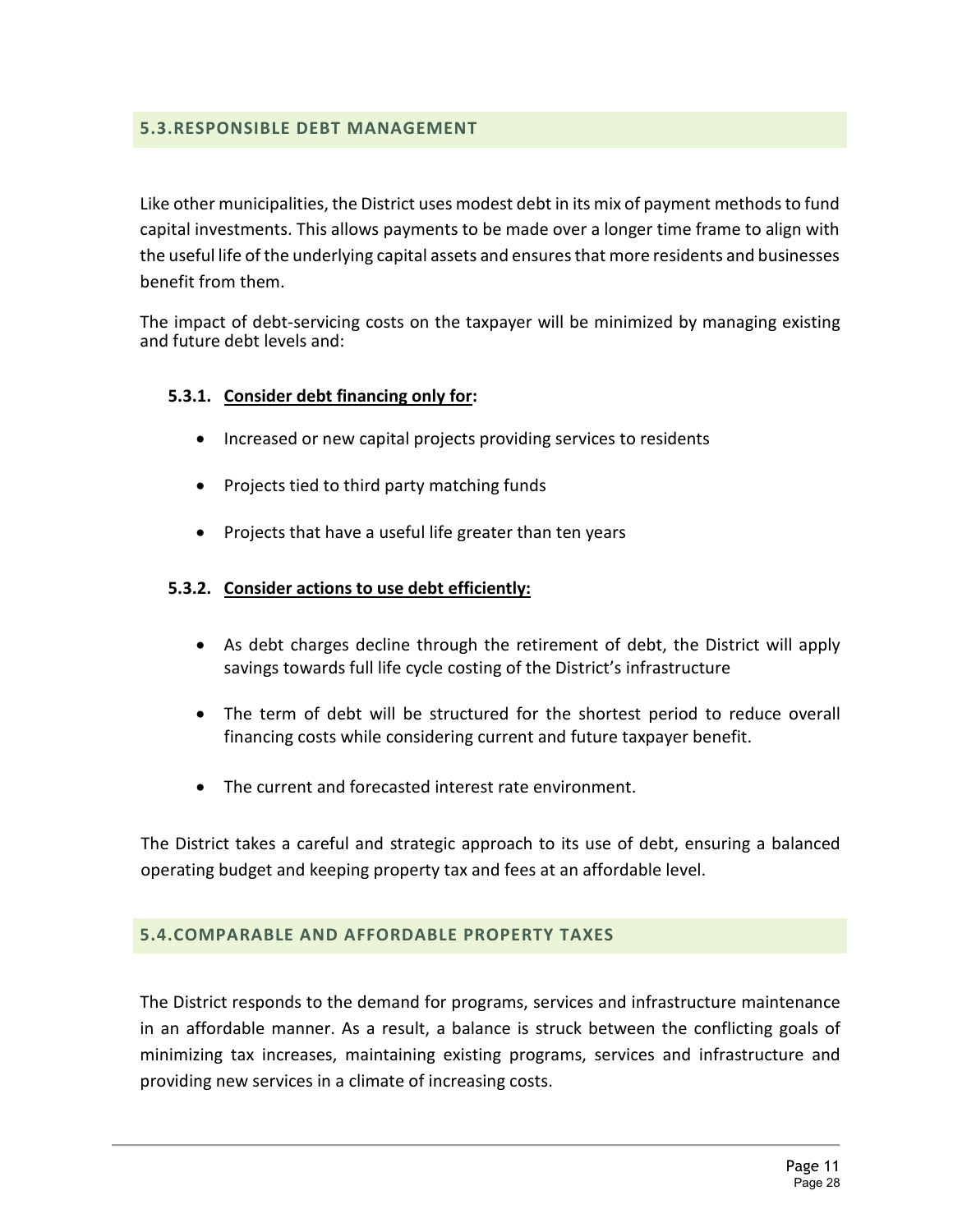The District has an established property tax policy approach in this regard:

## **5.4.1. Balanced Taxation**

- The practice of the District is to set tax rates to maintain tax stability. This is consistent with many municipalities across the province and is accomplished by maintaining the proportionate relationship provided between the property classes, while taking into account for new construction values, deletions from the tax roll and changes in property classes that are considered to be significant.
- This practice allows taxpayers in the District to be confident that in any year, their property tax bill will increase proportionately to the increase in tax revenue required year over year, considering assessment increases of their property to the assessment class average.

## **5.4.2. Keep property tax and user fees affordable.**

- Property taxes in recent years have seen moderate increases. During this period, the District has invested in public safety, in core infrastructure, and upgraded transportation infrastructure. Looking ahead, the need to replace ageing infrastructure will continue to put increasing pressure on the budget.
- The District has established a property tax policy of a maximum 2% increase to the average homeowner per year for operations and 1% for infrastructure replacement.
- The District will also ensure that property taxes remain an affordable component of between 2 and 3% of average household income.
- User fees will be regularly reviewed and maintained in the range of comparable fees in other similar jurisdictions.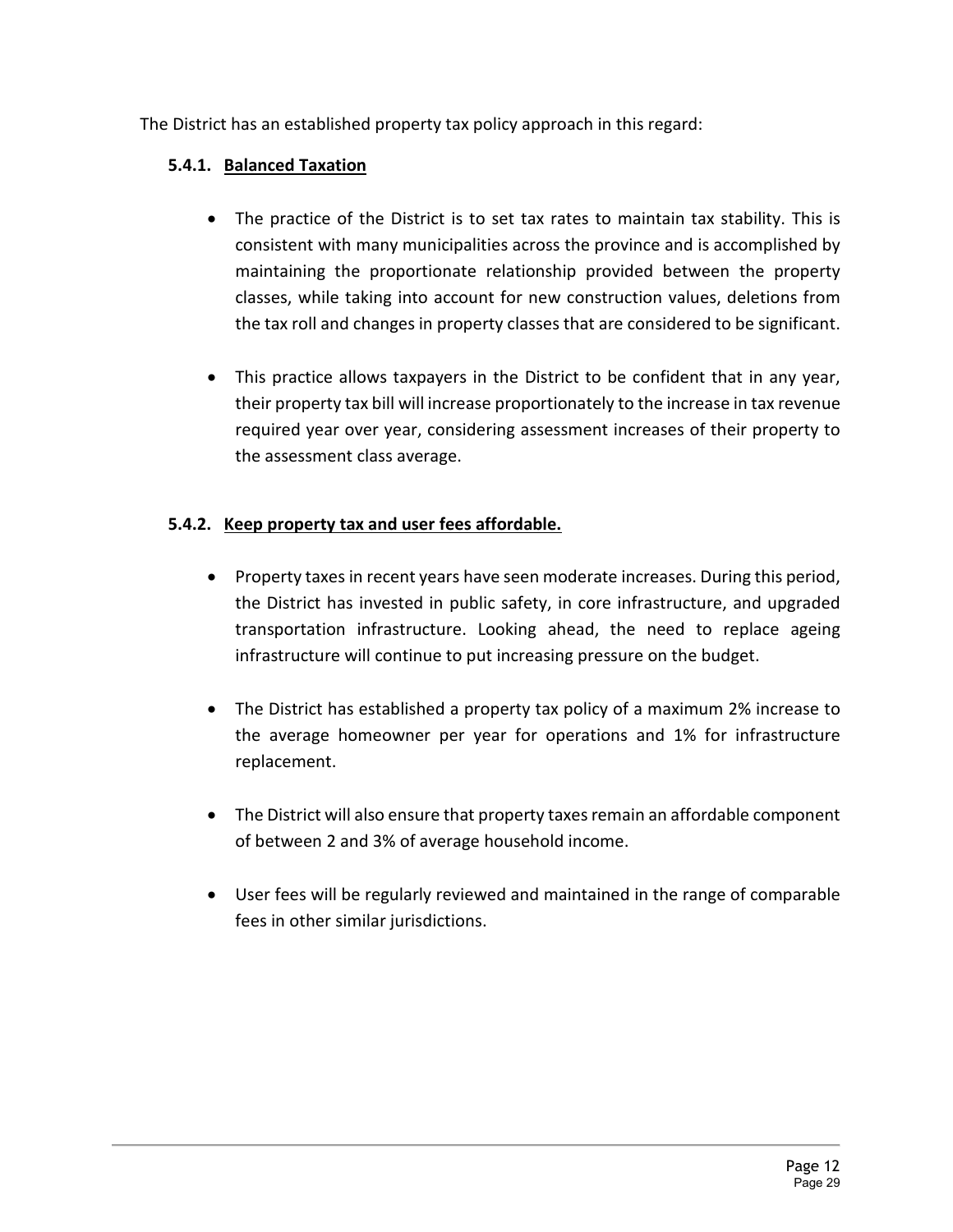#### <span id="page-12-0"></span>**5.5.SUFFICIENT RESERVES AND SURPLUS**

Ó

Maintaining adequate reserves allows the District the flexibility to respond to uncontrollable factors like economic cycles, short-term and one-time needs. The District strives to maintain relatively robust reserves.

The District's approved Reserves and Surplus Policy is based on:

- Healthy Reserves and Surplus levels are important in achieving community goals including financial health and stability;
- The District will strive to be proactive in terms of financial health and stability;
- Actual Reserves and Surplus balances will be benchmarked with other jurisdictions and with pre-determined targets on an ongoing basis to gauge financial health;
- Reserves Surplus goals will be consistent with and supportive of realistic longer-term financial plans;
- Reserves and Surplus appropriations will conform to the statutory/legal requirements of the *Local Government Act* and the *Community Charter*, generally accepted accounting principles (GAAP) and public sector accounting board (PSAB) recommendations.

|                                                         | <b>Policy Target</b> |             | Balance   | <b>Balance</b> | <b>Balance</b> | <b>Balance</b> | Balance   | <b>Balance</b> | <b>Status</b> | <b>Status</b> |
|---------------------------------------------------------|----------------------|-------------|-----------|----------------|----------------|----------------|-----------|----------------|---------------|---------------|
|                                                         | Minimum              | Preferred   | 2018      | 2019           | 2020           | 2021           | 2022      | 2023           | 2018          | 2023          |
| <b>WORKING CAPITAL</b>                                  |                      |             |           |                |                |                |           |                |               |               |
|                                                         | 3 months             | 6 Months    |           |                |                |                |           |                |               |               |
| <b>Accumulated Surplus</b>                              | Revenue              | Revenues    |           |                |                |                |           |                |               |               |
|                                                         | \$700,000            | \$1,400,000 | 1,412,155 | 1,440,398      | 1,419,206      | 1,422,590      | 1,401,042 | 1,404,063      | Good          | Good          |
| <b>GENERAL FUND (Reserve Accounts)</b>                  |                      |             |           |                |                |                |           |                |               |               |
|                                                         | 1 Months             | 2 Months    |           |                |                |                |           |                |               |               |
|                                                         | Revenue              | Revenue     |           |                |                |                |           |                |               |               |
| Financial Stabilization Reserve                         | \$235,000            | \$470,000   | 325,000   | 293,000        | 318,860        | 320,237        | 336,642   | 309,875        | Good          | Good          |
| Snow Contingency Reserve                                | Min \$75,000         | \$150,000   | 60,499    | 61,709         | 62,943         | 64.202         | 65,486    | 66,796         | Low           | Low           |
| Westshore Recreation Reserve                            | Min \$25,000         | As Received | 60,699    | 61,913         | 63,151         | 64,414         | 65,703    | 67,017         | Good          | Good          |
| <b>RESERVE FUND (Statutory Reserves)</b>                |                      |             |           |                |                |                |           |                |               |               |
| Community Works Gas Tax                                 | No Minimum           | As received | 468,171   | 376,333        | 282,659        | 237,111        | 165,652   | 92,765         | Good          | Good          |
| Fire Buildings, Vehicles and Equipment                  | Min \$100,000        | Per AMP     | 873,166   | 1,146,979      | 777,769        | 1,068,674      | 1,368,798 | 1,684,924      | Good          | Good          |
| Municipal Buildings, Vehicles and Equipment Replacement | Min \$100,000        | Per AMP     | 60,110    | 61,312         | 62,538         | 63,789         | 65,065    | 66,366         | Low           | Low           |
| <b>Heritage Structures Replacement</b>                  | No Minimum           | Per AMP     | 10,000    | 17,200         | 25,544         | 37,055         | 49,796    | 63,792         | Low           | Low           |
| Community Hall Replacement                              | Min \$100,000        | Per AMP     | 161,171   | 171,394        | 181,822        | 194,459        | 209,348   | 226,535        | Low           | Low           |
| Park Facilities Replacement                             | Min \$25,000         | Per AMP     | $\sim$    | 2,000          | 4,040          | 7,121          | 11,263    | 16,488         | Low           | Low           |
| Road Replacement                                        | Min \$250,000        | Per AMP     | 935,958   | 996,177        | 1,052,601      | 1,090,653      | 1,136,466 | 1,186,195      | Good          | Good          |
| <b>Bridge Replacement</b>                               | Min \$50,000         | Per AMP     | 8,000     | 11,160         | 14,383         | 19,671         | 27,064    | 36,606         | Low           | Low           |
| Groundwater and Drainage                                | No Minimum           | Per AMP     |           | 10,200         | 10,404         | 10,612         | 10,824    | 11,041         | Low           | Low           |
| General Capital Project                                 | Min \$100,000        | \$250,000   | 199,777   | 221,973        | 244,612        | 267,704        | 291,258   | 315,283        | Good          | Good          |
| Parkland Acquisition                                    | No Minimum           | As received | 14,784    | 17,080         | 19,421         | 22,810         | 27,266    | 32,811         |               |               |
| General Land Sale                                       | No Minimum           | As received | 105       | 107            | 109            | 111            | 114       | 116            |               |               |
| <b>OVERALL</b>                                          |                      |             | 3,177,440 | 3,448,538      | 3,120,858      | 3,468,624      | 3,830,745 | 4,176,609      |               |               |

#### 2019 to 2023 Reserves Scorecard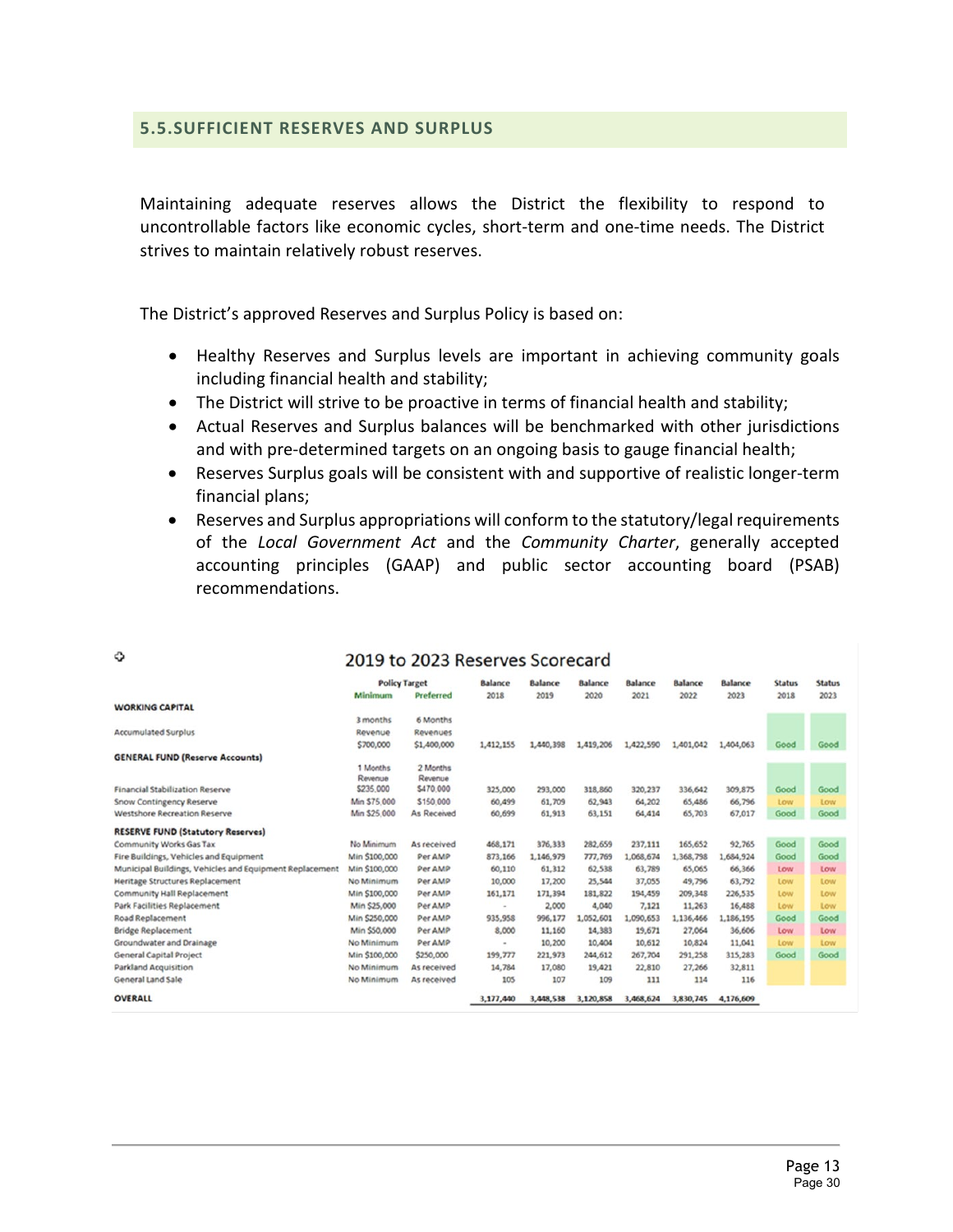#### <span id="page-13-0"></span>**6. LONG TERM FINANCIAL PLAN PROCESS:**

To incorporate long term financial planning in the everyday business of the District, maintenance of a Long Term (Ten Year) Financial Plan built on the principles, strategies and measures outlined in this framework is envisioned.

A Ten-Year Long-Term Financial Model has been developed and will be used for the first time during the 2020 budget process. This will provide a higher level, long term outlook and be used to inform the Five-Year Financial Plan review process each year.

| <b>District of Highlands</b>               |               | <b>Consolidated Five Year Financial Plan</b> |               |            |          |               |               |               | <b>Balance of Long Term Financial Plan</b> |               |               |               |               |           |
|--------------------------------------------|---------------|----------------------------------------------|---------------|------------|----------|---------------|---------------|---------------|--------------------------------------------|---------------|---------------|---------------|---------------|-----------|
| Ф                                          | 2019          | 2019                                         | 2020          | Change     |          | 2021          | 2022          | 2023          | 2024                                       | 2025          | 2026          | 2027          | 2028          | 2029      |
|                                            | <b>Budget</b> | Actual                                       | <b>Budget</b> | \$\$       | %        | <b>Budget</b> | <b>Budget</b> | <b>Budget</b> | <b>Budget</b>                              | <b>Budget</b> | <b>Budget</b> | <b>Budget</b> | <b>Budget</b> | Budget    |
| <b>Operating Revenues</b>                  |               |                                              |               |            |          |               |               |               |                                            |               |               |               |               |           |
| <b>Taxation</b>                            | 1.954.500     | 2.055.994                                    | 2.089.800     | 135,300    | 6.9%     | 2.087.900     | 2.154.600     | 2.230.100     | 2.295.300                                  | 2,397,100     | 2.466.200     | 2.490.600     | 2.563.600     | 2.598.600 |
| <b>Sales of Services</b>                   | 68,100        | 62,088                                       | 65,600        | (2,500)    | $-3.7%$  | 65,200        | 65,200        | 65,200        | 65,200                                     | 66,700        | 68,100        | 69,100        | 70,500        | 71,700    |
| <b>Other Revenue</b>                       | 57.200        | 32,111                                       | 82,200        | 25,000     | 43.7%    | 59.700        | 59.700        | 59.700        | 59,700                                     | 61,000        | 62,200        | 62,600        | 63,000        | 64,100    |
| <b>Grants and Contributions</b>            | 730,700       | 663,768                                      | 623,300       | (107, 400) | $-14.7%$ | 624,300       | 625,300       | 626,300       | 627,300                                    | 603,400       | 605,200       | 607,100       | 609,000       | 610,900   |
| <b>Total Operating Revenues</b>            | 2.810.500     | 2,813,961                                    | 2.860.900     | 50,400     | 1.8%     | 2,837,100     | 2,904,800     | 2.981.300     | 3,047,500                                  | 3,128,200     | 3.201.700     | 3.229.400     | 3.306.100     | 3,345,300 |
| <b>Operating Expenses</b>                  |               |                                              |               |            |          |               |               |               |                                            |               |               |               |               |           |
| <b>General Government Services</b>         | 889,800       | 546,201                                      | 830,900       | (58,900)   | $-6.6%$  | 847,000       | 862,100       | 872,900       | 889,100                                    | 909,300       | 940,300       | 943,400       | 964,000       | 978,600   |
| <b>Protective Services</b>                 | 477.300       | 234,144                                      | 485,900       | 8.600      | 1.8%     | 460,600       | 463,100       | 482.700       | 504,700                                    | 485,700       | 496.200       | 497.800       | 507,500       | 510,100   |
| <b>Transportation Services</b>             | 298,000       | 158,532                                      | 306,200       | 8,200      | 2.8%     | 278,400       | 287,800       | 297,200       | 307,300                                    | 313,500       | 319,900       | 319,900       | 326,300       | 326,300   |
| <b>Planning Services</b>                   | 351,500       | 149.487                                      | 299.200       | (52, 300)  | $-14.9%$ | 302.600       | 250,600       | 254.200       | 257,400                                    | 262,300       | 267,400       | 267,400       | 272,500       | 272,500   |
| <b>Recreation and Cultural Services</b>    | 396,900       | 345.460                                      | 405.700       | 8,800      | 2.2%     | 415,000       | 422.300       | 433.400       | 440,600                                    | 439,000       | 451.500       | 451.500       | 464,400       | 464,400   |
| Projects, Inititives and Service Changes   |               |                                              |               |            |          |               |               |               |                                            |               |               |               |               |           |
| <b>Total Operating Expenses</b>            | 2,413,500     | 1,433,824                                    | 2,327,900     | (85,600)   | $-3.5%$  | 2,303,600     | 2,285,900     | 2,340,400     | 2,399,100                                  | 2,409,800     | 2,475,300     | 2.480,000     | 2,534,700     | 2,551,900 |
| <b>Net from Operations</b>                 | 397,000       | 1.380.137                                    | 533,000       | 136,000    |          | 533,500       | 618,900       | 640,900       | 648,400                                    | 718,400       | 726,400       | 749,400       | 771,400       | 793,400   |
| Add                                        |               |                                              |               |            |          |               |               |               |                                            |               |               |               |               |           |
| <b>Surplus Used for Operating Projects</b> | 185,500       | $\sim$                                       | 85,000        | (100.500)  |          | 85,000        | 30,000        | 40,000        | 58,500                                     |               |               |               |               |           |
| <b>Equity for Amortization</b>             | 875,900       | ٠                                            | 875,800       | (100)      |          | 875,800       | 875,800       | 875,800       | 875,800                                    | 875,800       | 875,800       | 875,800       | 875,800       | 875,800   |
| <b>Reserves Used for Capital</b>           | 437,500       | 239,066                                      | 948,500       | 511,000    |          | 948,500       | 240,000       | 265,000       | 265,000                                    | 258,000       | 250,500       | 894,000       | 261,400       | 1,041,900 |
| <b>Proceeds of Debt</b>                    | ٠             |                                              |               |            |          |               |               |               |                                            |               |               |               |               |           |
| <b>Deduct</b>                              |               |                                              |               |            |          |               |               |               |                                            |               |               |               |               |           |
| <b>Capital Expenses</b>                    | 437,500       | 239.066                                      | 948.500       | 511.000    |          | 948,500       | 240,000       | 265,000       | 265.000                                    | 258,000       | 250,500       | 894,000       | 261.400       | 1.041.900 |
| <b>Amortization Expense</b>                | 875,900       | ٠                                            | 875,800       | (100)      |          | 875,800       | 875,800       | 875,800       | 875,800                                    | 875,800       | 875,800       | 875,800       | 875,800       | 875,800   |
| <b>Transfer to Reserves</b>                | 521,600       | ٠                                            | 557,100       | 35,500     |          | 557,600       | 588,000       | 620,000       | 646,000                                    | 674,800       | 682,800       | 705,800       | 727,800       | 749,800   |
| <b>Debt Servicing</b>                      | 60,900        | 60.884                                       | 60,900        |            |          | 60,900        | 60,900        | 60,900        | 60,900                                     | 43,600        | 43,600        | 43,600        | 43,600        | 43,600    |
| <b>Total Budget for the Year</b>           |               | 1.319.253                                    |               |            |          |               |               |               |                                            |               |               |               |               |           |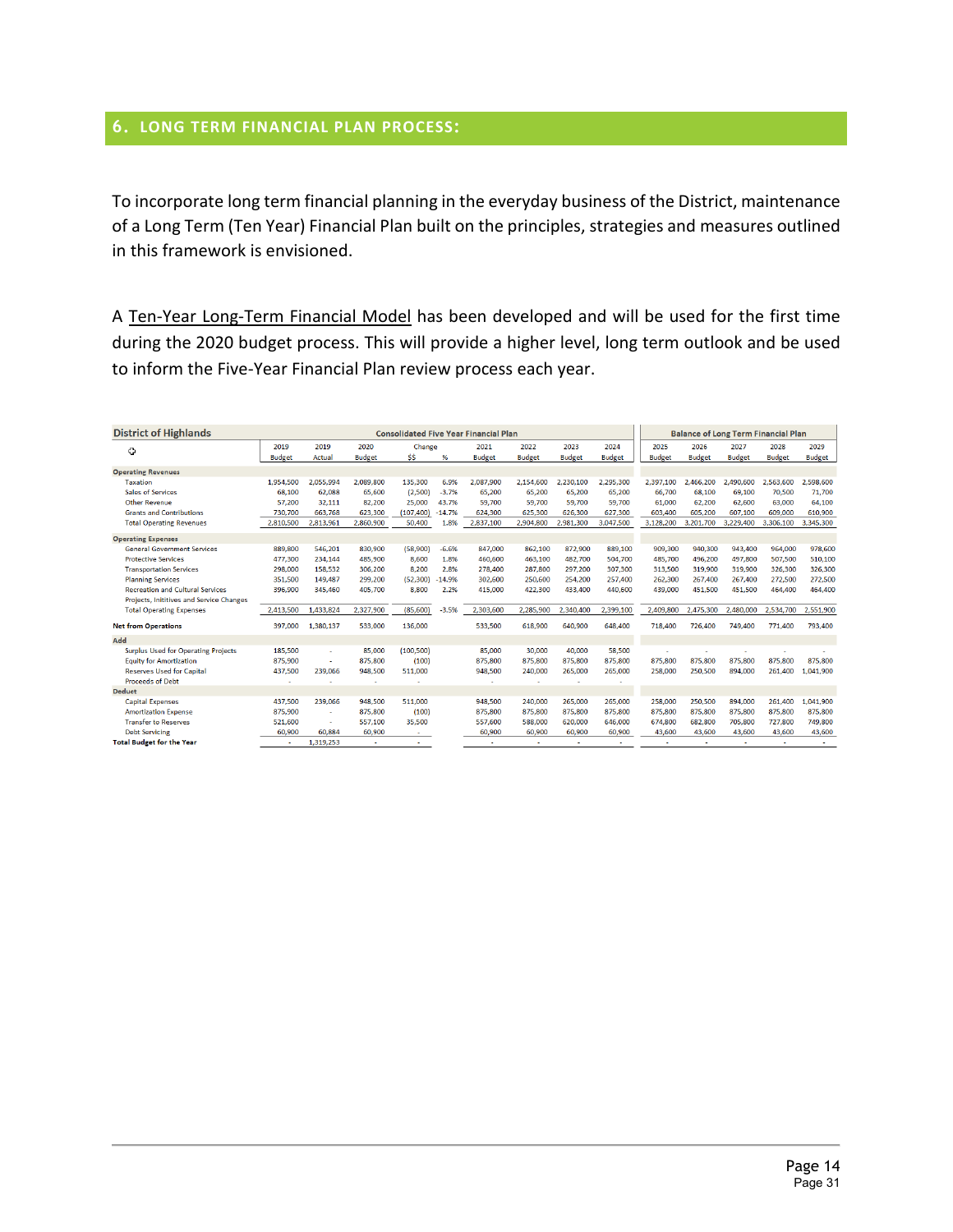## <span id="page-14-0"></span>**7. MONITORING AND REPORTING**

Monitoring and Reporting are critical to the execution of a strategy. Long term financial health is achieved when the financial pillars are balanced.

Performance indicators allow municipalities to track the extent to which these pillars are in balance. The following indicators will be incorporated into the District's long term financial and budget planning process and a dashboard with trend graphs will be built into the budget and annual report each year.

#### **Financial Sustainability:**

| <b>Principle:</b>                                                                                                        | <b>Indicator</b>                                                      | <b>Description</b>                                                          | <b>Target</b>                         |  |
|--------------------------------------------------------------------------------------------------------------------------|-----------------------------------------------------------------------|-----------------------------------------------------------------------------|---------------------------------------|--|
| <b>Respect the Taxpayer</b><br>Ensure the Capital Plan is sustainable<br><b>Manage Assets</b><br>Deliver Value for money | Tax Rate Increase                                                     | Measures if the tax rate<br>increase is reasonable for<br>residents         | 3% or less to<br>average<br>homeowner |  |
|                                                                                                                          | Infrastructure<br>replacement target<br>funded                        | Measures how much of the<br>capital plan is funded                          | 100%                                  |  |
|                                                                                                                          | <b>Residential Taxation</b><br>as a percentage of<br>household income | Measures if tax is<br>affordable. A higher ratio<br>implies less affordable | 3% or less                            |  |
|                                                                                                                          | Asset Health Score                                                    | Measures Asset Health to<br>Councils Approved level of<br>service           | B - Good                              |  |

#### **Financial Flexibility:**

| <b>Principle</b>                                         | Indicator           | <b>Description</b>                                                                                                                                                                                                   | <b>Target</b>        |
|----------------------------------------------------------|---------------------|----------------------------------------------------------------------------------------------------------------------------------------------------------------------------------------------------------------------|----------------------|
| Mitigate significant<br>fluctuations in taxes            | Debt Capacity       | Measures the ratio of net debt<br>charges to own source revenue. A<br>lower ratio implies less risk for the<br><b>District</b>                                                                                       | Less than 10%        |
| Borrow when<br>appropriate for capital<br>infrastructure | Reserve<br>Adequacy | Measures the number of months the<br>District can meet its expenses through<br>reserves. A higher ratio implies that<br>the District can sustain operations for<br>a longer period of time without extra<br>revenues | 6 months<br>expenses |
|                                                          | Liquidity           | Measures if the District has enough<br>liquidity to pay off its debt<br>obligations. A higher ratio implies<br>that the District is better equipped to<br>meet its liabilities                                       | 1.0 or better        |